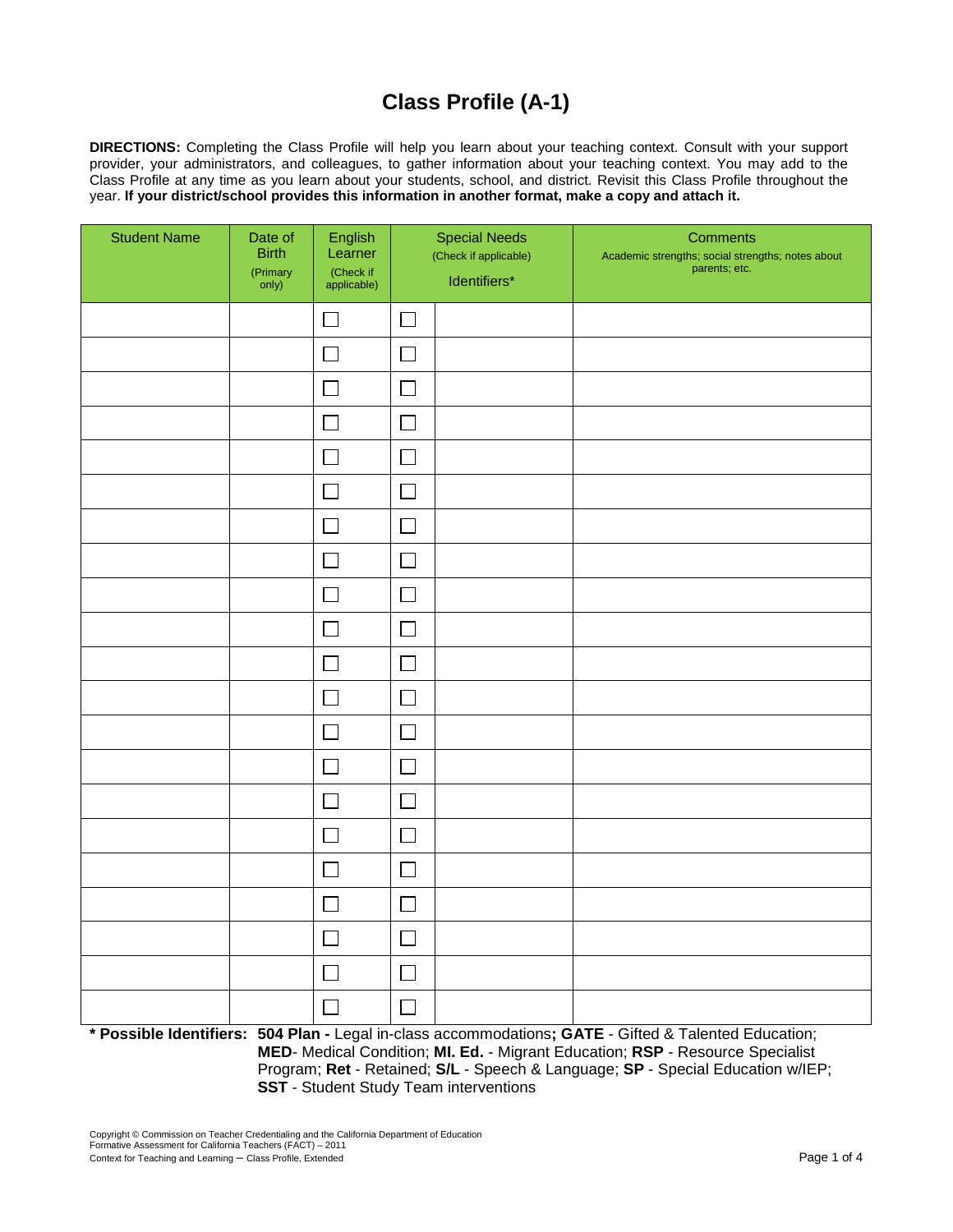| <b>Student Name</b> | Date of<br><b>Birth</b><br>$(K-3)$ only) | English<br>Learner<br>(Check if<br>applicable) | <b>Special Needs</b><br>(Check if applicable)<br>Identifiers* |  |  |  |  |  | <b>Comments</b><br>Academic strengths; social strengths; notes about<br>parents; etc. |
|---------------------|------------------------------------------|------------------------------------------------|---------------------------------------------------------------|--|--|--|--|--|---------------------------------------------------------------------------------------|
|                     |                                          | $\mathcal{L}$                                  | $\Box$                                                        |  |  |  |  |  |                                                                                       |
|                     |                                          | $\mathcal{L}$                                  | $\Box$                                                        |  |  |  |  |  |                                                                                       |
|                     |                                          | $\Box$                                         | $\Box$                                                        |  |  |  |  |  |                                                                                       |
|                     |                                          | $\Box$                                         | $\Box$                                                        |  |  |  |  |  |                                                                                       |
|                     |                                          | $\Box$                                         | $\Box$                                                        |  |  |  |  |  |                                                                                       |
|                     |                                          |                                                | $\Box$                                                        |  |  |  |  |  |                                                                                       |
|                     |                                          |                                                | $\Box$                                                        |  |  |  |  |  |                                                                                       |
|                     |                                          |                                                | $\Box$                                                        |  |  |  |  |  |                                                                                       |
|                     |                                          |                                                | $\Box$                                                        |  |  |  |  |  |                                                                                       |
|                     |                                          | $\Box$                                         | $\Box$                                                        |  |  |  |  |  |                                                                                       |
|                     |                                          | $\mathbb{R}^n$                                 | $\Box$                                                        |  |  |  |  |  |                                                                                       |
|                     |                                          | $\mathcal{L}_{\mathcal{A}}$                    | $\Box$                                                        |  |  |  |  |  |                                                                                       |
|                     |                                          | $\mathbb{R}^2$                                 | $\Box$                                                        |  |  |  |  |  |                                                                                       |
|                     |                                          | $\Box$                                         | $\Box$                                                        |  |  |  |  |  |                                                                                       |
|                     |                                          | $\Box$                                         | $\Box$                                                        |  |  |  |  |  |                                                                                       |
|                     |                                          | $\mathbf{L}$                                   | $\Box$                                                        |  |  |  |  |  |                                                                                       |
|                     |                                          | ×                                              | $\Box$                                                        |  |  |  |  |  |                                                                                       |
|                     |                                          | П                                              | $\Box$                                                        |  |  |  |  |  |                                                                                       |
|                     |                                          |                                                | $\Box$                                                        |  |  |  |  |  |                                                                                       |
|                     |                                          | $\mathbf{I}$                                   | $\Box$                                                        |  |  |  |  |  |                                                                                       |
|                     |                                          |                                                | $\Box$                                                        |  |  |  |  |  |                                                                                       |

**\* Possible Identifiers: 504 Plan -** Legal in-class accommodations**; GATE** - Gifted & Talented Education; **MED**- Medical Condition; **MI. Ed.** - Migrant Education; **RSP** - Resource Specialist Program; **Ret** - Retained; **S/L** - Speech & Language; **SP** - Special Education w/IEP; **SST** - Student StudyTeam interventions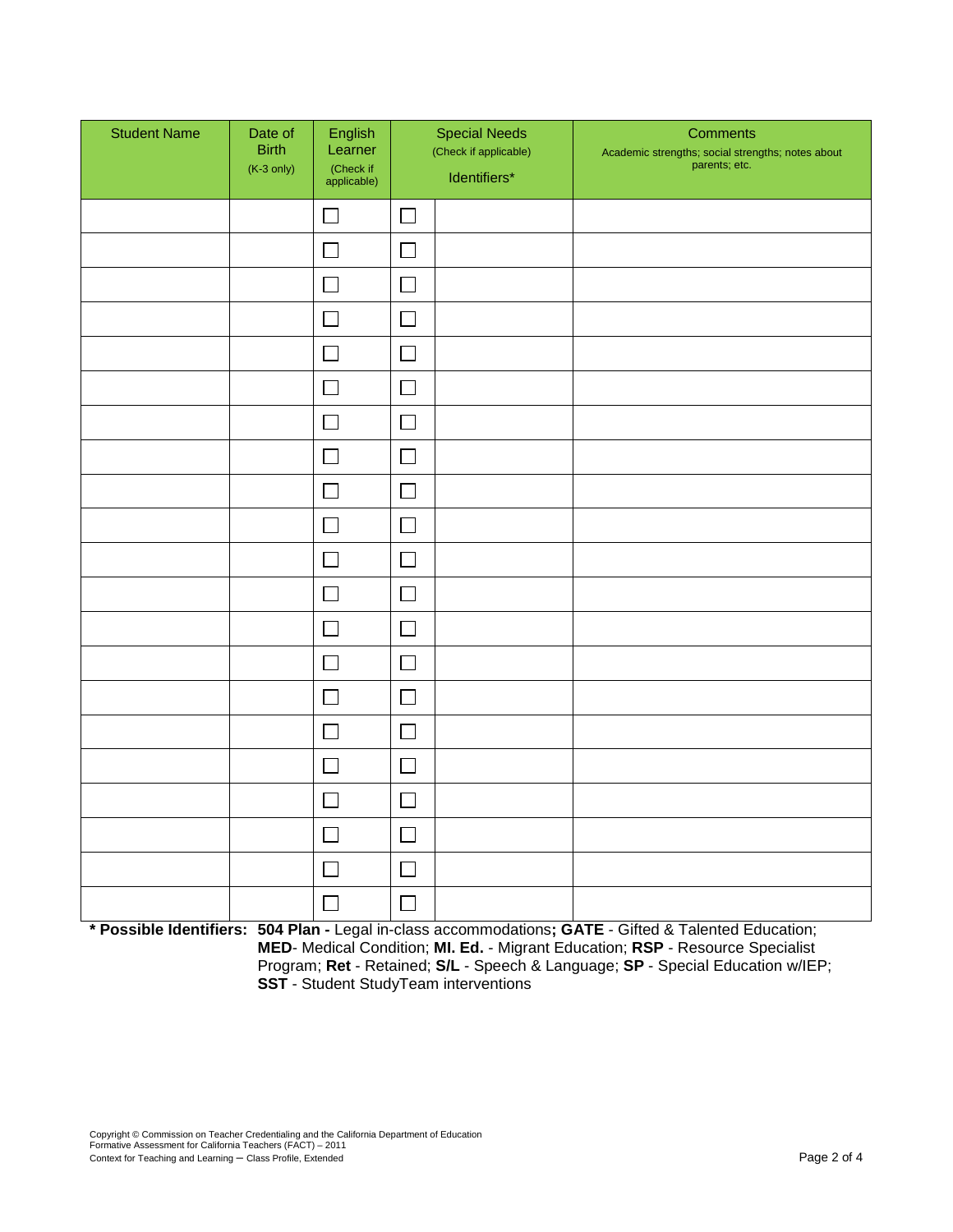## **Class Profile (A-1)**

**DIRECTIONS:** Consult with your support provider, administrators, and colleagues to gather information about your teaching context. You may add to the Class Profile at any time as you learn about your students, school, and district. Revisit this Class Profile throughout the year. Enter applicable information. Use first names to protect confidentiality. **If your district/school provides this information in another format, copy and attach it.**

#### **Students with Medical Conditions:**

| Name | Emergency<br>Contact | Condition | Support<br>(Resources, Assistive Technologies) |
|------|----------------------|-----------|------------------------------------------------|
|      |                      |           |                                                |
|      |                      |           |                                                |
|      |                      |           |                                                |
|      |                      |           |                                                |
|      |                      |           |                                                |
|      |                      |           |                                                |
|      |                      |           |                                                |

#### **Students with Individualized Education Plans (IEP):**

| <b>Name</b> | Next IEP<br>Meeting<br>Date | <b>Classroom</b><br>Accommodations/<br><b>Modifications</b> | Behavioral<br>Support<br>Strategies | Goals | <b>Benchmarks</b> | <b>Case Carrier</b> |
|-------------|-----------------------------|-------------------------------------------------------------|-------------------------------------|-------|-------------------|---------------------|
|             |                             |                                                             |                                     |       |                   |                     |
|             |                             |                                                             |                                     |       |                   |                     |
|             |                             |                                                             |                                     |       |                   |                     |
|             |                             |                                                             |                                     |       |                   |                     |
|             |                             |                                                             |                                     |       |                   |                     |
|             |                             |                                                             |                                     |       |                   |                     |

#### **Students with 504 Plans:**

| <b>Name</b> | Classroom<br>Accommodations | <b>Behavioral Support Strategies</b> | <b>SST Meeting Notes</b> |
|-------------|-----------------------------|--------------------------------------|--------------------------|
|             |                             |                                      |                          |
|             |                             |                                      |                          |
|             |                             |                                      |                          |
|             |                             |                                      |                          |
|             |                             |                                      |                          |
|             |                             |                                      |                          |

#### **Students with Previous Student Study Team (SST) Interventions:**

| Name | SST Date to<br>Reconvene | Interventions to Implement |  |  |  |  |  |  |
|------|--------------------------|----------------------------|--|--|--|--|--|--|
|      |                          |                            |  |  |  |  |  |  |
|      |                          |                            |  |  |  |  |  |  |
|      |                          |                            |  |  |  |  |  |  |
|      |                          |                            |  |  |  |  |  |  |
|      |                          |                            |  |  |  |  |  |  |